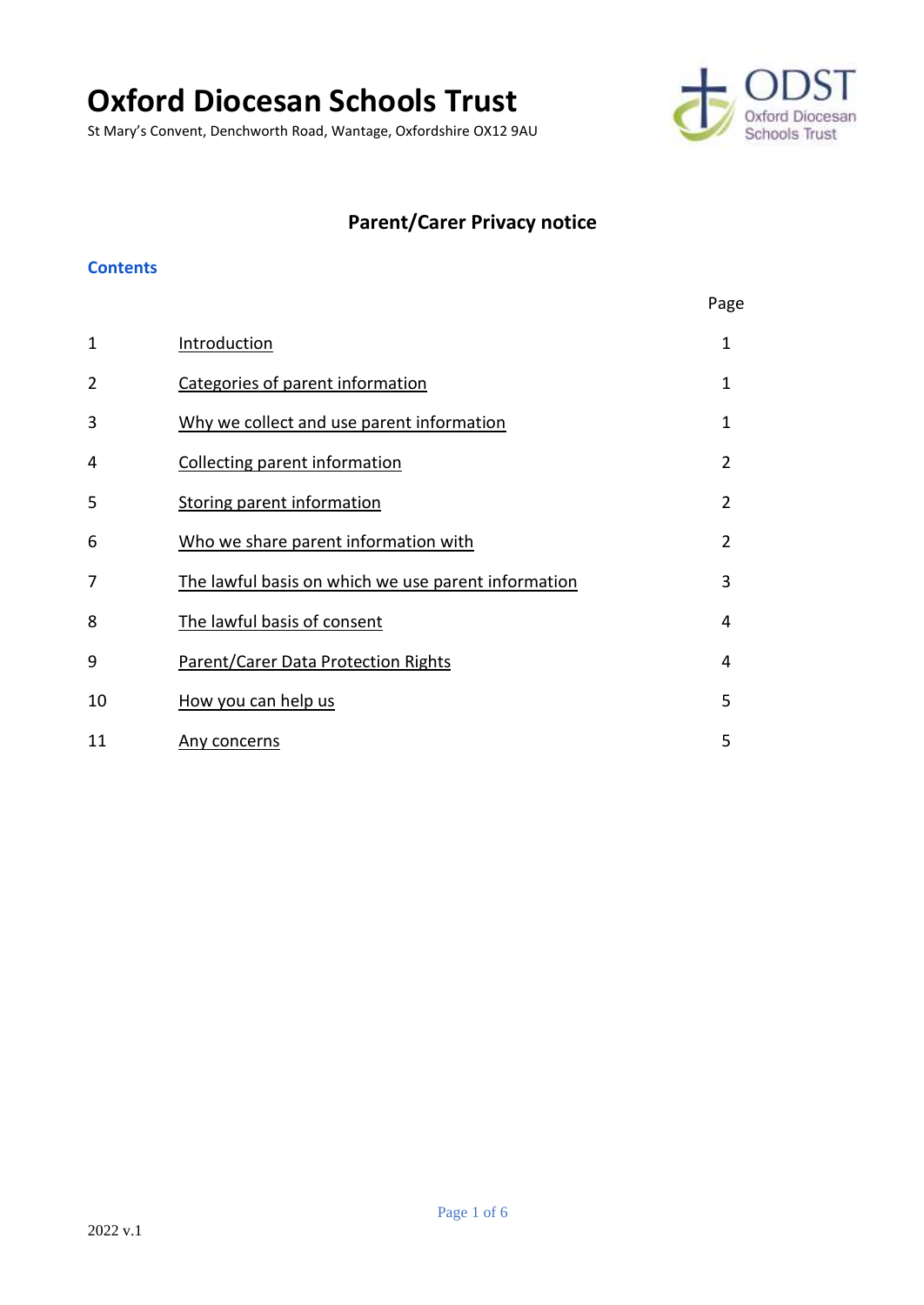# <span id="page-1-0"></span>**1. Introduction**

The schools that are within the Oxford Diocesan Schools Trust (ODST) collect and use personal information about parents/carers so that they can operate effectively, meet their legal obligations and the Trust can fulfil its educational purpose.

This privacy notice explains how parents/carers' information is collected, stored and used (i.e., processed), as well as what rights parents/carers have in relation to our processing of their information.

| School Lead:             | name, contact details                                                                                                              |
|--------------------------|------------------------------------------------------------------------------------------------------------------------------------|
| Data Protection Officer: | DPO - Mike Bingham, Operations Manager, ODST,<br>mike.bingham@oxford.anglican.org,<br>Dpo.odst@oxford.anglican.org<br>07342 997243 |

#### <span id="page-1-1"></span>**2. The categories of parent/carer information we process includes:**

- **Personal identifiers and contacts**, e.g., name, contact details and address, relationship to your child, including any Court Orders that may be in place
- **Characteristics**, e.g., ethnicity, first language
- **Finance information**, e.g., bank account or credit card details, eligibility for free school meals or other financial assistance.
- **CCTV footage** obtained when you visit the school site, if applicable

# <span id="page-1-2"></span>**3. Why we collect and use parent/carer information**

The personal information we collect and use is essential for us to operate effectively as a school and trust and meet our legal obligations.

We collect and use parents' personal information for the following purposes:

- a. Support pupil learning
- b. Monitor and report on pupil attainment and progress
- c. Provide appropriate pastoral care
- d. Protect the welfare of pupils and others in our school
- e. Meet our legal obligations
- f. Administer school admissions
- g. Run our school safely and effectively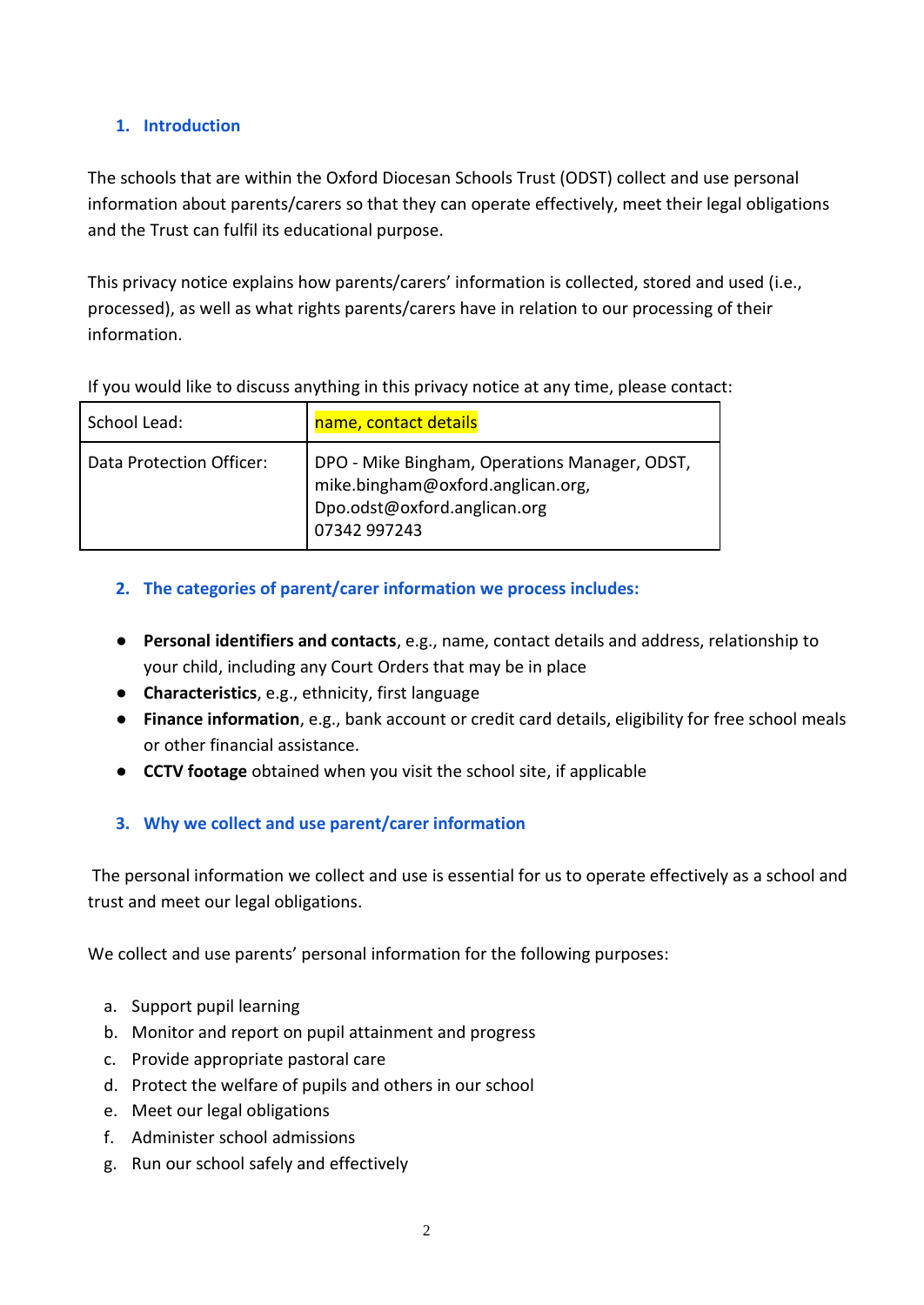- h. Assess the quality of our services.
- i.

# <span id="page-2-0"></span>**4. Collecting parent/carer information**

We collect information about parents before their child joins our school and keep this updated as necessary.

Most of the personal information we process is provided directly by parents when their child joins us. The majority of information provided by parents is mandatory, but some may be provided on a voluntary basis. Whenever we collect parent information, we will make it clear whether providing it is mandatory or optional.

We may also receive information via secure transfer from another school or setting, or from external professionals supporting a pupil (e.g., educational psychologists, speech therapy etc).

#### <span id="page-2-1"></span>**5. Storing parent/carer information**

A significant amount of personal information is stored electronically, e.g., in our management information database. Some information may also be stored in hard copy format in lockable cabinets.

We hold parent information in line with the retention schedule the Trust's Data Retention Policy

# <span id="page-2-2"></span>**6. Who we share parent/carer information with**

We routinely share parent information with:

- Schools that pupils attend after leaving us
- Our Local Authority to support it in meeting its statutory duties in relation to education and safeguarding
- Department for Education (DfE) and the Education and Skills Funding Agency (EFSA), e.g., statutory data collections
- Companies providing services to our school, e.g., catering, payment processing providers, communication services

From time to time, we may also share parent information with third parties, including:

- NHS health professionals, including the school nurse
- Educational psychologists
- Education Welfare Officers
- Prevent teams to meet the Prevent Duty on schools
- Police and law enforcement agencies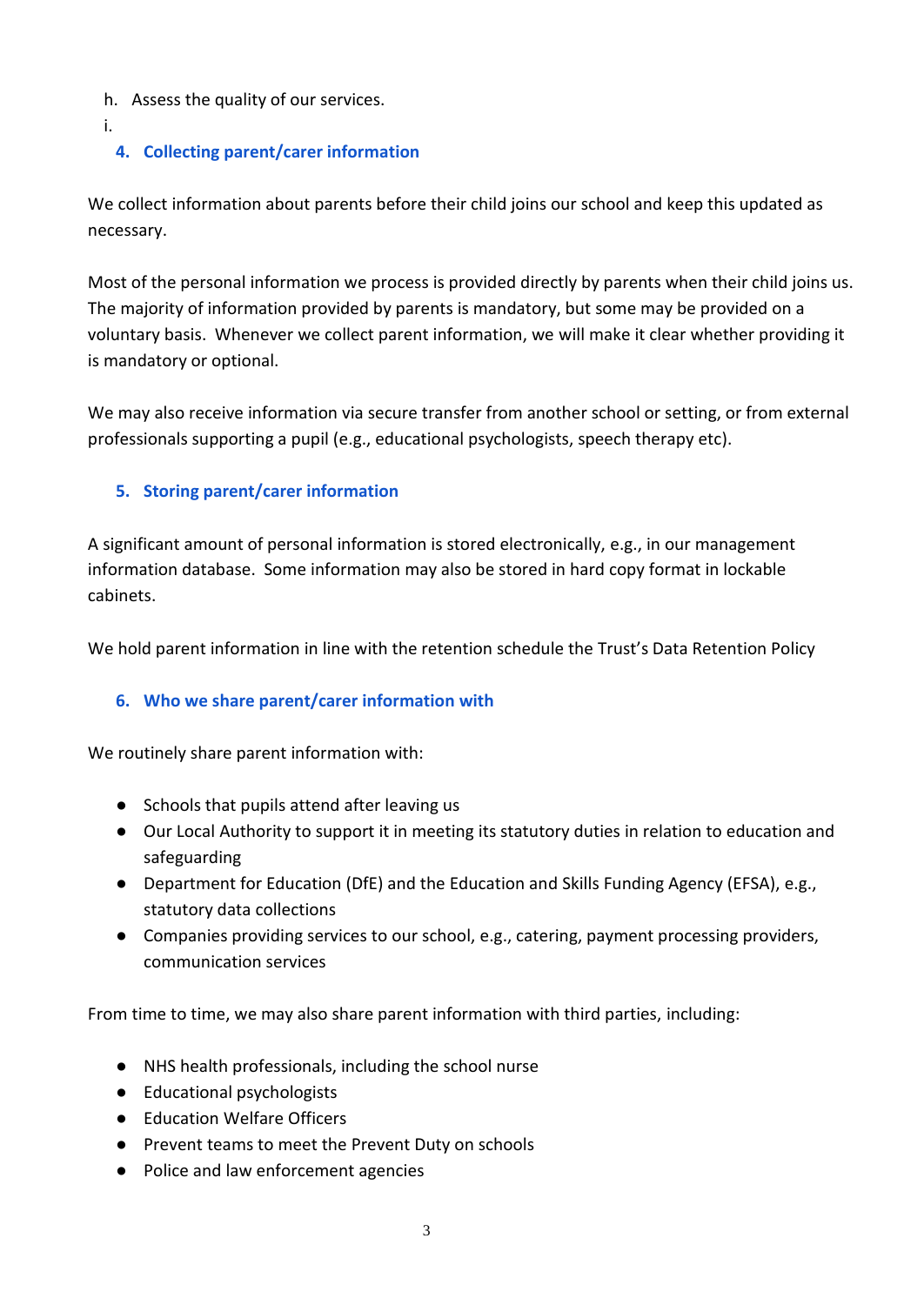- Courts, if ordered to do so
- Research organisations
- Charities and voluntary organisations.

We do not share information about our parents with anyone without consent, unless the law and our policies allow us to do so.

When we share parent information with third parties, we will always ensure that we share the minimum amount of information necessary for the purpose of the sharing. We will also require them to keep parent personal information secure and to treat it in accordance with data protection law.

#### <span id="page-3-0"></span>**7. The lawful basis on which we use this information**

ODST as a data controller, needs to comply with the UK's General Data Protection Regulation (GDPR) and the UK Data Protection Act 2018. We are required to ensure we have a lawful basis under the GDPR for any processing we carry out on personal data.

Under Article 6 of the GDPR, the lawful bases we rely on for processing pupil information are:

- We need to comply with a **legal obligation**, e.g., DfE data returns
- We need to meet our **public task** of running our school and keeping everyone safe
- We have a **legitimate interest**
- We have obtained **consent** to use personal information in a certain way
- We need to protect someone's life (**vital interests)** in an emergency.

Some parent information requires extra protection because it is considered more sensitive. This includes race, ethnicity, religious beliefs, medical conditions, genetic information and biometric data.

Under Article 9 of the GDPR, if we are processing special category data, we will also rely on one of the following lawful conditions:

- We have **explicit consent**
- To meet our obligations as a data controller, or those of data subjects, in connection with **employment, social security and social protection**
- To meet our **public interest** task of keeping pupils safe and ensuring **equality of opportunity/treatment**
- To establish, exercise or defend **legal claims**
- To protect someone's life (**vital interests**) in an emergency.

In addition, under the UK's Data Protection Act 2018, we rely on the processing conditions at Schedule 1 part 1, paragraphs 8 and 18. These relate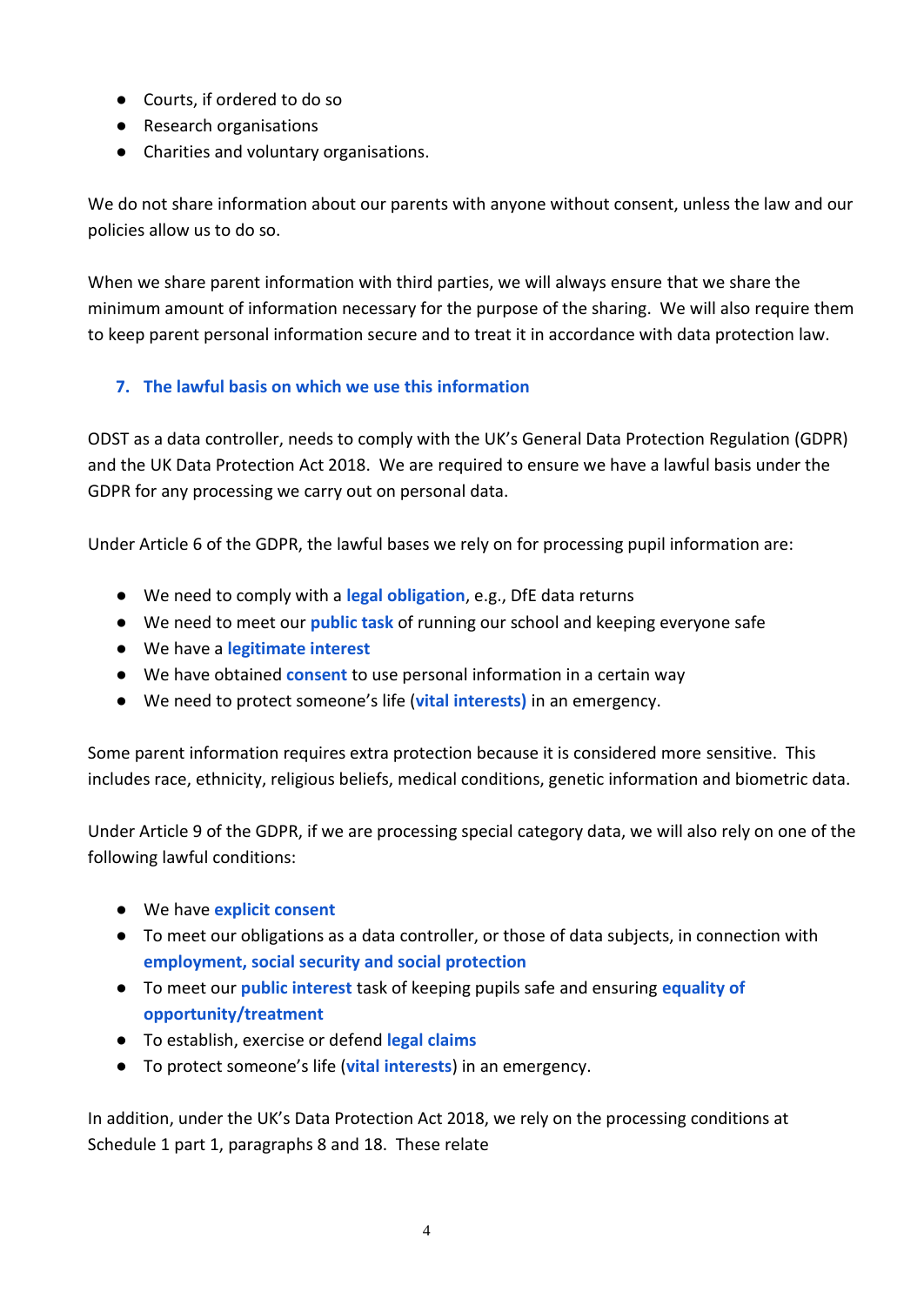to the processing of special category data for safeguarding and equality of opportunity/treatment. Our Appropriate Policy Document provides more information about this processing.

# <span id="page-4-0"></span>**8. The lawful basis of consent**

Whenever we rely on consent as our lawful basis, it must be freely given, informed and clear. It can also be withdrawn at any time by contacting the school lead (details on the first page).

#### <span id="page-4-1"></span>**Parent/Carers' Data Protection Rights**

Under the GDPR parents have the right to request access to the information about them that we process (a **subject access request (SAR))**.

To make a subject access request for your information, please contact the school lead (details on first page).

Parents also have the right to:

- Have their personal data corrected if it is inaccurate or incomplete
- Request the deletion or removal of personal data where there is no compelling reason for its continued processing
- Restrict the processing of their personal data (i.e., permitting its storage but no further processing)
- Object to direct marketing (including profiling) and processing for the purposes of scientific/historical research and statistics
- Not to be subject to decisions based purely on automated processing where it produces a legal or similarly significant effect upon them.

For more information on how we handle subject access requests, please see our Data Protection Policy.

# <span id="page-4-2"></span>**9. How you can help us**

As a school and trust, we have limited staff resources outside of term time. It is really helpful if parents/carers can make any requests to exercise their data protection rights (including subject access requests) during term time and not too close to the end of term. This will support us in responding as quickly as possible to any requests, which we always want to do.

#### <span id="page-4-3"></span>**10. Any concerns**

We take any concerns about our collection and use of personal information very seriously, so please contact us (details on first page) to raise any concerns in the first instance.